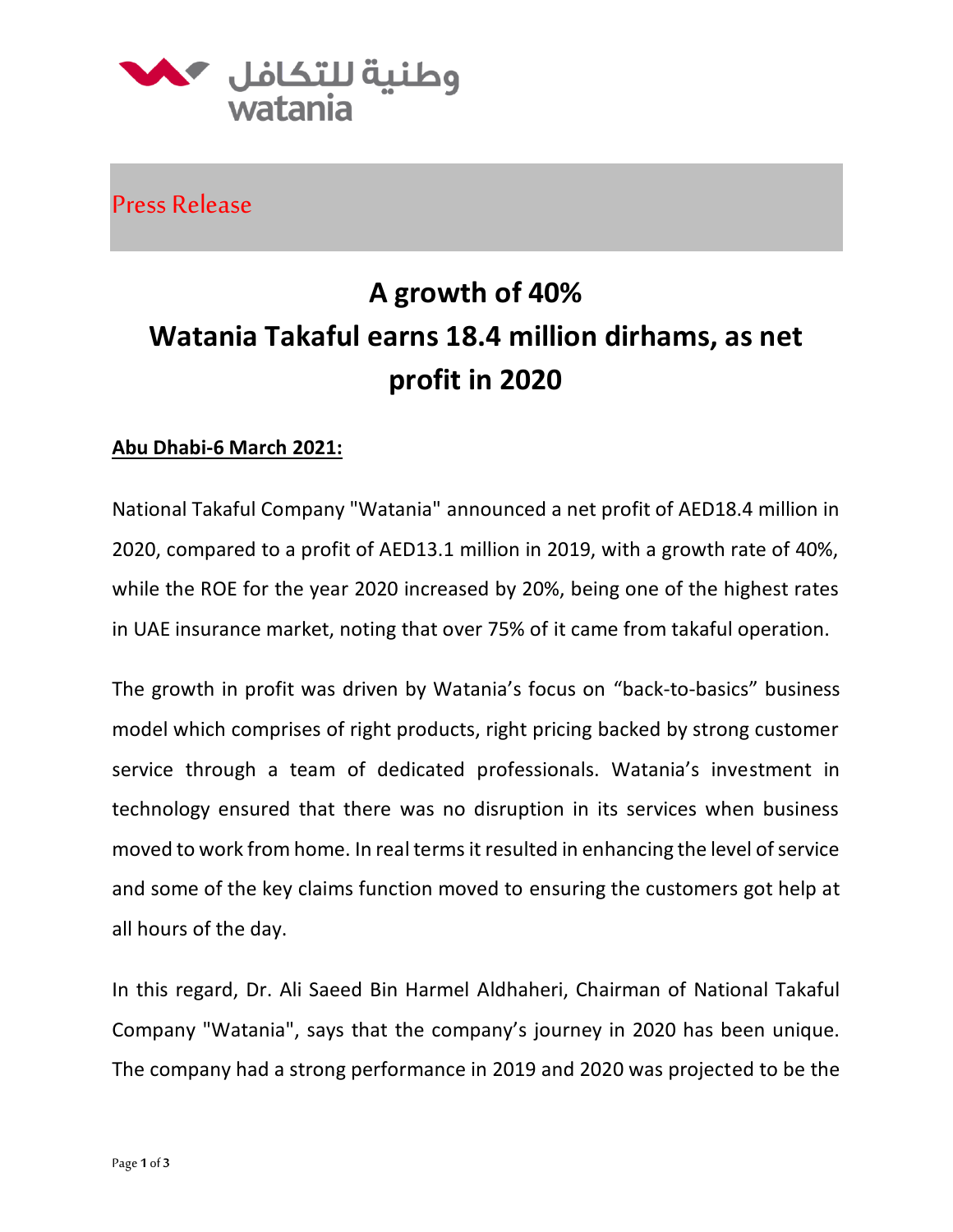

## Press Release

year where Watania would accelerate its growth and profitability building on the momentum of last 3 years taking advantage of EXPO 2020 and other economic developments planned in the country.

Aldhaheri added: Nevertheless, the pandemic changed all of that and 2020 turned out to be the year of resilience where the Company demonstrated its ability to deal with challenges effectively without impacting its commitment of service to customers. The investments Company had made on technology, streamlining of its business process, data analytics and training helped to make a smooth transition to work from home. Thus, the Company was able to maintain its volume of business and improve its margins through better cost management.

Aldhaheri noted that COVID 19 pandemic was a real challenge. After moving to work from home, communication and engagement became essential to keeping the employee morale high and provide the same of level of service without the customer feeling the gap. Watania helped the employees with all the tools available to make their work from home efficient and this included daily yoga breaks of 15 to 30 minutes to keep them mentally and physically healthy. The emotional wellbeing of the employees motivated them to enhance the level of service to the clients and business partners.